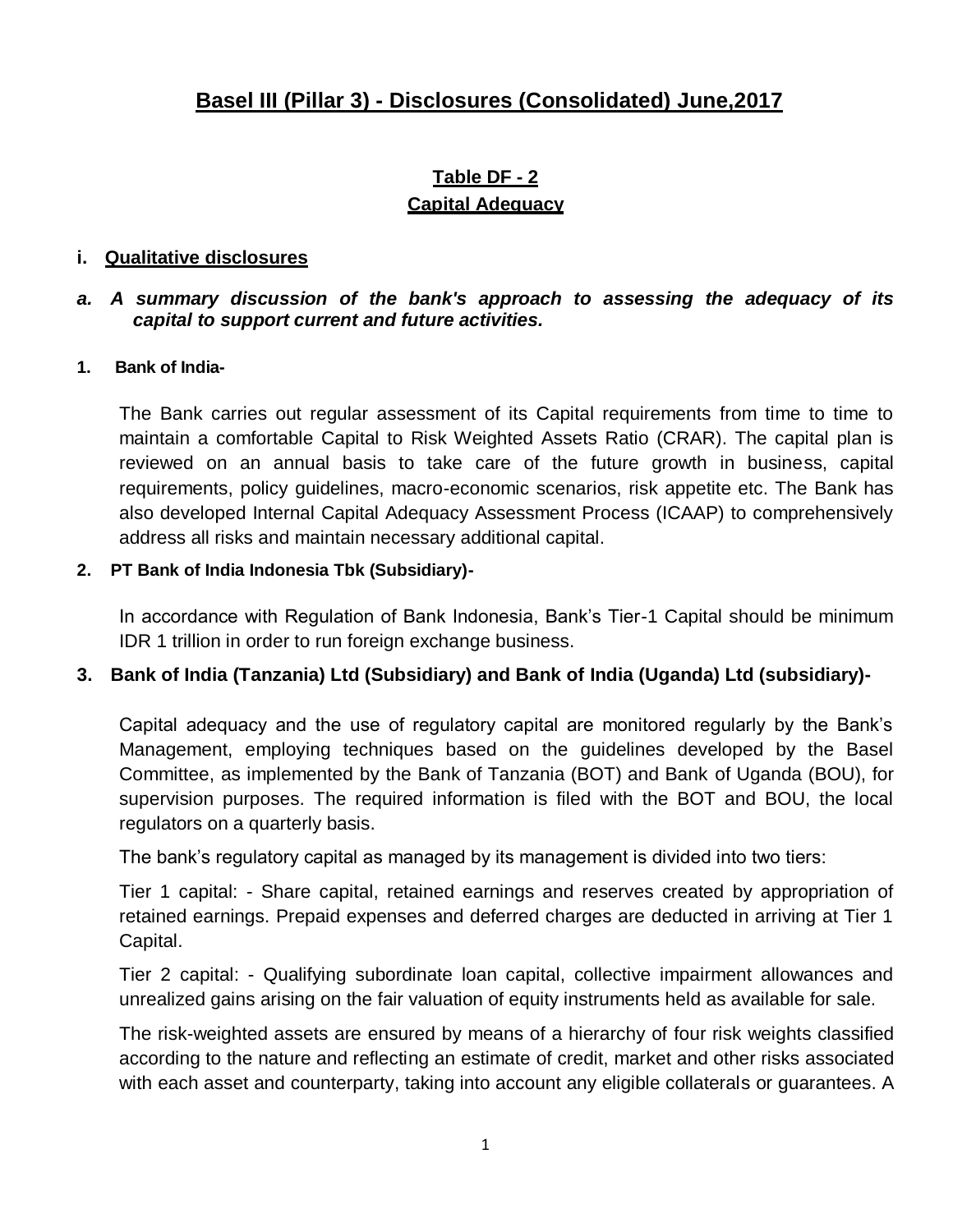similar treatment is adopted for off- balance sheet exposure, with some adjustments to reflect the more contingent nature of the potential losses.

### **4. Bank of India (New Zealand) Ltd (Subsidiary)-**

Capital adequacy and the use of regulatory capital are monitored regularly by the Bank"s Management, employing techniques based on the guidelines of the Reserve Bank of New Zealand (RBNZ), for supervision purposes. The required information is disclosed in General Disclosure Statement on quarterly basis. The bank"s regulatory capital as managed by its management solely consists of Tier 1 Capital

Tier 1 capital: - Share capital, retained earnings and reserves created by appropriation of retained earnings

The risk-weighted assets are ensured by means of a hierarchy of five risk weights classified according to the nature and reflecting an estimate of credit, market and other risks associated with each asset and counterparty, taking into account any eligible collaterals or guarantees. A similar treatment is adopted for off-balance sheet exposure

#### **5. Bank of India (Botswana) Ltd-**

The bank"s regulatory capital as managed by its management is divided into two tiers:

Tier 1 Capital: - Share capital, retained earnings and reserves (now loss for the subsidiary) created by appropriation of retained earnings. Prepaid expenses and deferred charges are deducted in arriving at Tier 1 Capital.

Tier 2 Capital: -Qualifying subordinate loan capital, collective impairment allowances i.e, provision on standard assets and unrealized gains arising on the fair valuation of equity instruments held as available for sale.

|                                                                              | Amount in Rs. Mn. |
|------------------------------------------------------------------------------|-------------------|
| (b) Capital requirements for credit risk:                                    | 258,824.92        |
| Portfolios subject to standardized approach<br>➤                             |                   |
| Securitisation exposures<br>➤                                                |                   |
| (c) Capital requirements for market risk: Standardized duration<br>approach; | 19,157.07         |
| Interest rate risk<br>➤                                                      | 107,333.14        |
| Foreign exchange risk (including gold)                                       | 3,726.84          |
| Equity risk<br>⋗                                                             | 101,796.37        |
| (d) Capital requirements for operational risk: Basic Indicator<br>Approach   | 27,083.26         |
| (e) Common Equity Tier 1, Tier 1 and Total Capital ratios:                   |                   |
| For the top consolidated group; and                                          |                   |
| > Common Equity Tier 1 Capital (CET 1)                                       | 7.84%             |
| Tier 1 Capital (T 1)                                                         | 9.56%             |
| <b>Total Capital Ratio</b>                                                   | 12.89%            |

#### **ii. Quantitative disclosures:**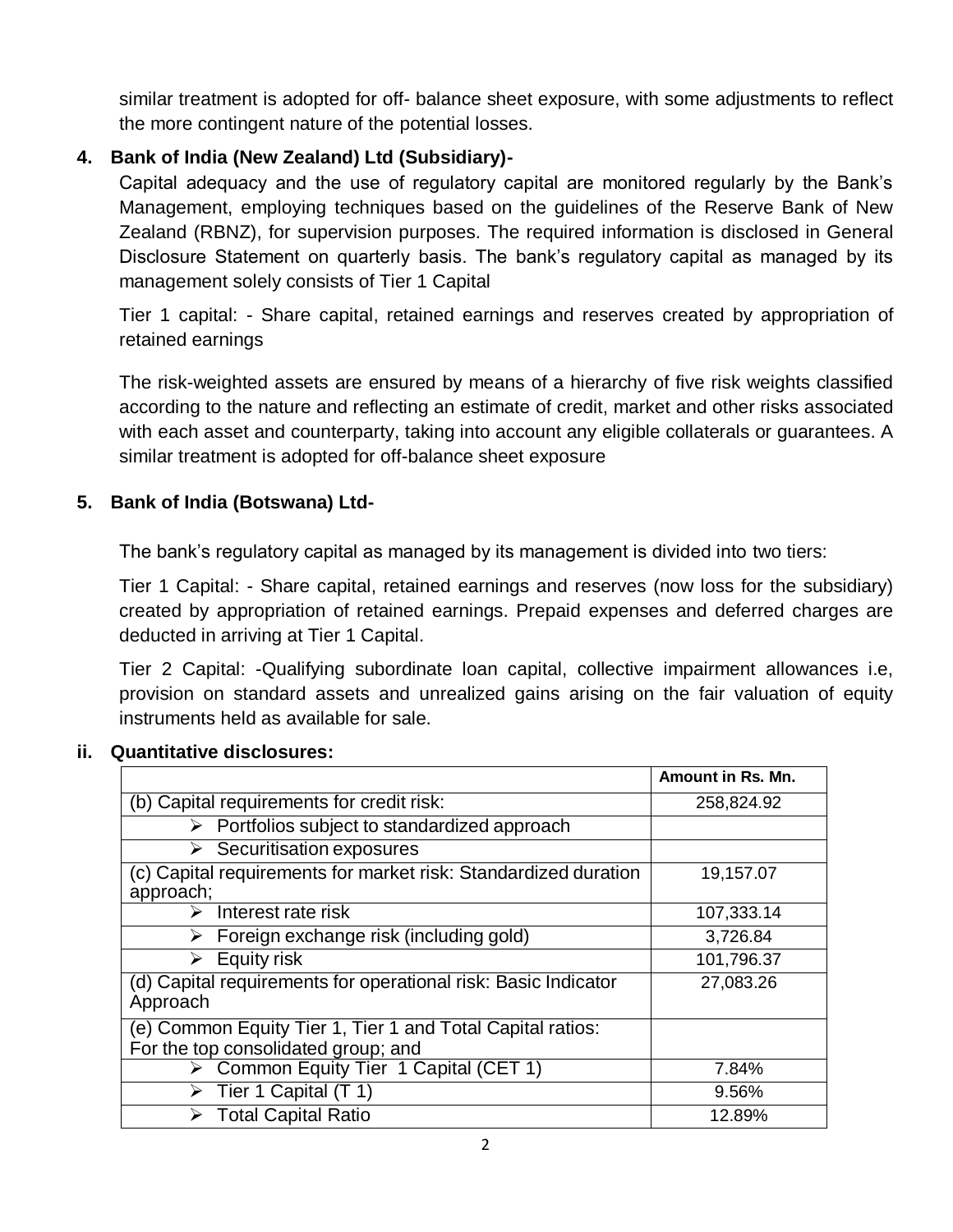### **Table DF 3 - Credit risk General disclosures for all banks**

#### **i. Qualitative Disclosures**

#### **a. Definition of past due and impaired (for accounting purposes):**

#### **1.0 Bank of India-**

The Bank follows Reserve Bank of India regulations, which are summed up below:

### **1.1 Non-performing Assets:**

An asset, including a leased asset, becomes non-performing when it ceases to generate income for the bank. A non-performing asset (NPA) is a loan or an advance where;

- $\triangleright$  Interest and/ or installment of principal remain overdue for a period of more than 90 days in respect of a term loan.
- The account remains "out of order" as indicated below, in respect of an Overdraft/Cash Credit (OD/CC).
- $\triangleright$  The bill remains overdue for a period of more than 90 days in the case of bills purchased and discounted.
- The installment of principal or interest thereon remains overdue for two crop seasons for short duration crops.
- $\triangleright$  The installment of principal or interest thereon remains overdue for one crop season for long duration crops.
- $\triangleright$  The amount of liquidity facility remains outstanding for more than 90 days, in respect of a securitization transaction.
- Bank should classify an account as NPA only if the interest charged during any quarter is not serviced fully within 90 days from the end of the quarter.
- $\triangleright$  A loan for infrastructure/non-infrastructure project will be classified as NPA during any time before commencement of commercial operations as per record of recovery (90 days overdue) unless it is restructured and becomes eligible for classification as "Standard Asset"
- $\triangleright$  A loan for an infrastructure project will be classified as NPA if it fails to commence commercial operations within two years from original DCCO, even if it is regular as per record of recovery, unless it is restructured and becomes eligible for classification as "Standard Asset"
- $\triangleright$  A loan for a non-infrastructure project will be classified as NPA if it fails to commence commercial operations within twelve months from original DCCO, even if it is regular as per record of recovery, unless it is restructured and becomes eligible for classification as "Standard Asset"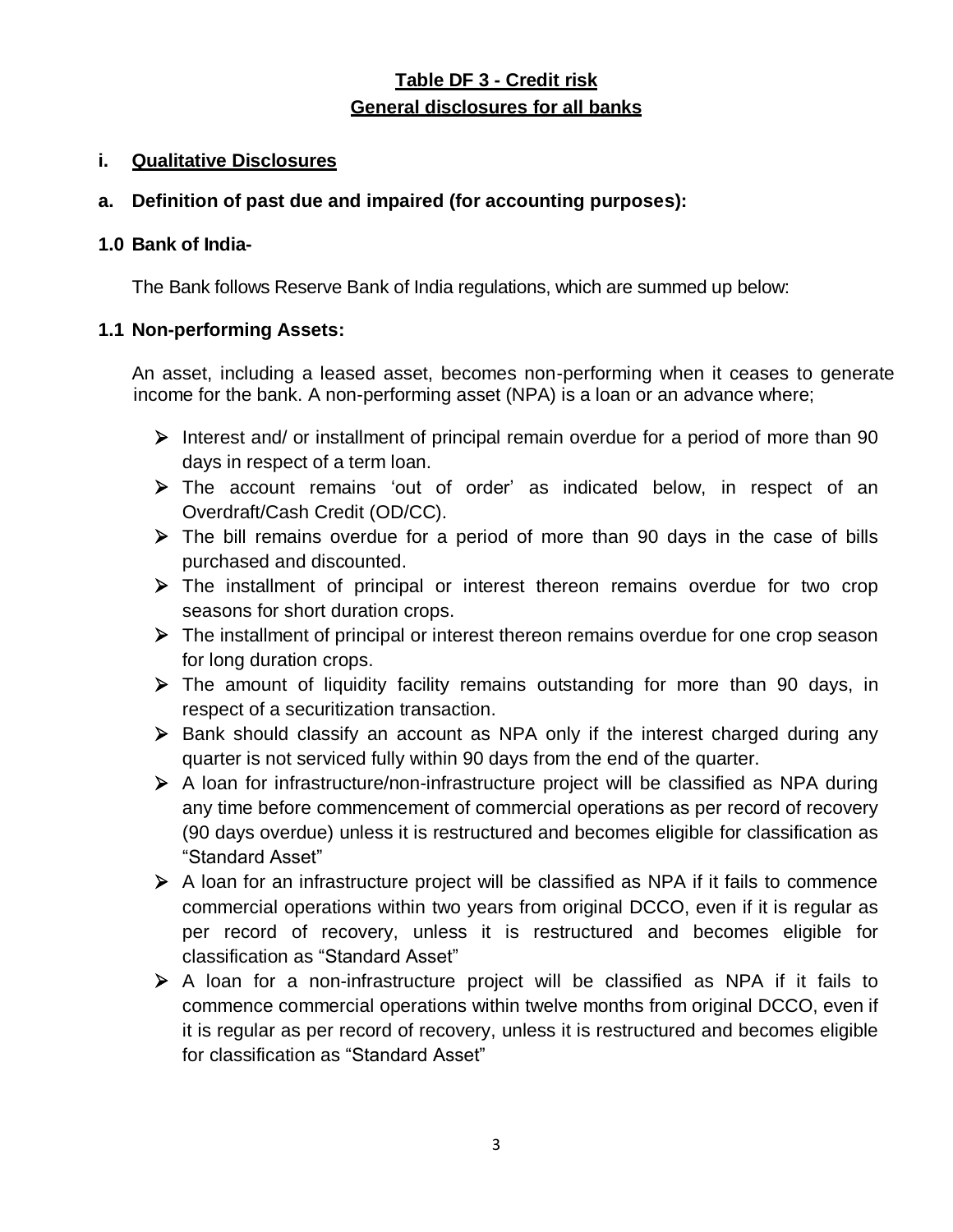#### **1.2 'Out of Order' status:**

An account is treated as 'out of order' if the outstanding balance remains continuously in excess of the sanctioned limit/drawing power. In cases where the outstanding balance in the principal operating account is less than the sanctioned limit/drawing power, but there are no credits continuously for 90 days as on the date of Balance Sheet or credits are not enough to cover the interest debited during the same period, these accounts are treated as 'out of order'.

#### **1.3 Overdue:**

Any amount due to the bank under any credit facility is "overdue" if it is not paid on the due date fixed by the bank.

### **1.4 Non Performing Investments:**

In respect of securities, where interest/ principal is in arrears, the Bank does not reckon income on the securities and makes appropriate provisions for the depreciation in the value of the investment. A non-performing investment (NPI), similar to a non-performing advance (NPA), is one where:

- $\triangleright$  Interest/ installment (including maturity proceeds) is due and remains unpaid for more than 90 days.
- This applies mutatis-mutandis to preference shares where the fixed dividend is not paid.
- $\triangleright$  In the case of equity shares, in the event the investment in the shares of any company is valued at Re.1 per company on account of the non-availability of the latest balance sheet in accordance with the Reserve Bank of India instructions, those equity shares are also reckoned as NPI.
- $\triangleright$  Any credit facility availed by the issuer is NPA in the books of the bank, investment in any of the securities issued by the same issuer is treated as NPI and vice versa.
- $\triangleright$  The investments in debentures / bonds, which are deemed to be in the nature of advance, are subjected to NPI norms as applicable to investments.

#### **2.0 PT Bank of India Indonesia TBK (Subsidiary):**

The Credit Quality is assessed based on the factors such as business prospects, performance of the debtor and repayment capacity. It is undertaken depending upon the materiality and significance of each assessment factor and components and the relevance of the assessment factors and components to the characteristics of the debtor concerned. Accordingly, the assets are classified into current, special mention, substandard, doubtful and loss category.

"Assets" are classified into Earning Assets and Non-earning Assets. Earning Assets are provision of funds by a bank to earn revenues. "Non-Earning Assets" are assets of the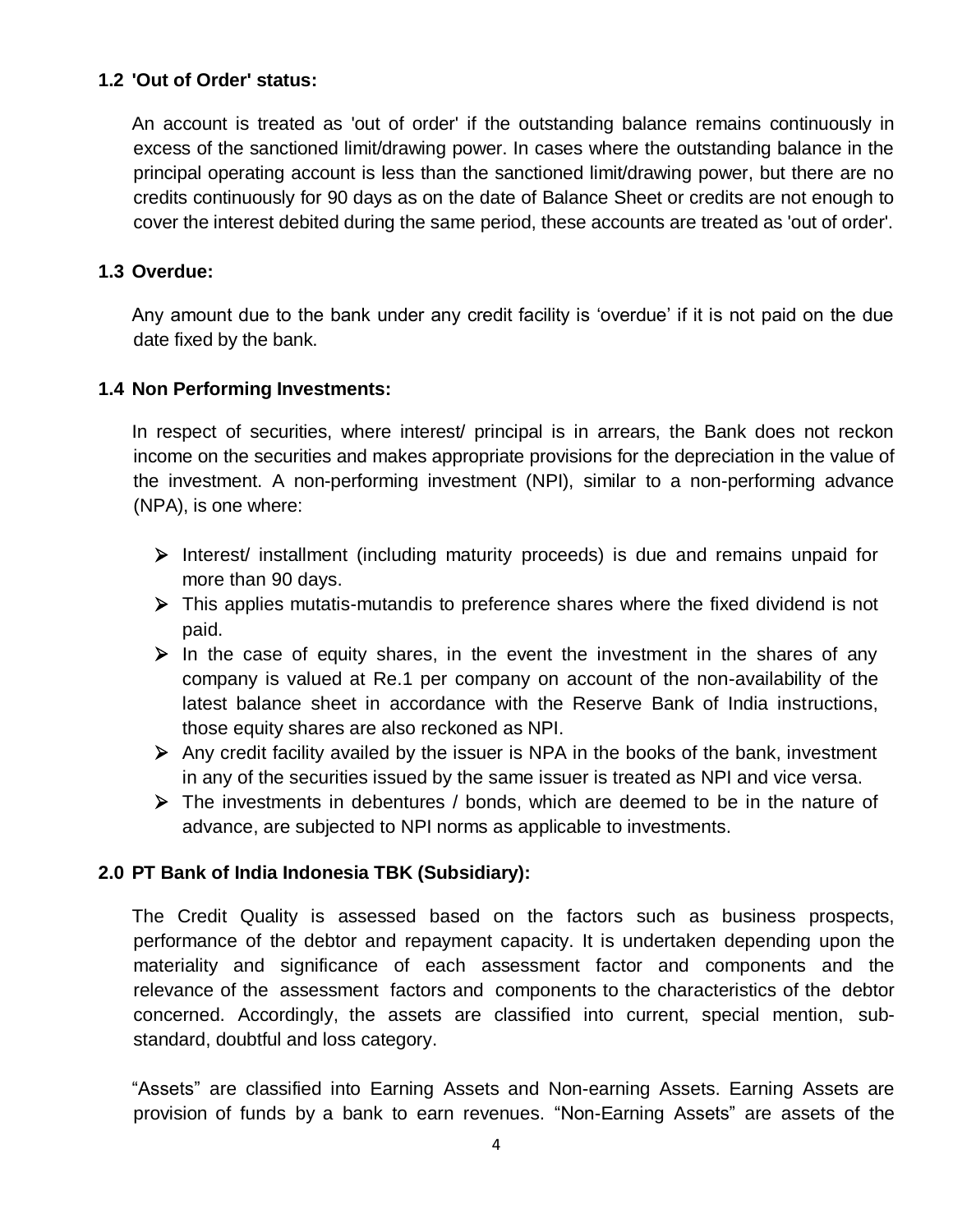Bank other than Earning Assets with potential for Loss.

An asset becomes non-performing when it ceases to generate revenue for the bank. A non-performing asset is a loan or an advance where the arrears in principal and / or interest exceed 90 days.

Past due: Any amount due to the bank under any credit facility is "past due" if it is not paid on the due date fixed by the bank.

On 1<sup>st</sup> January 2010, PT Bank of India Indonesia Tbk started implementation of the New Accounting Policy i.e. PSAK 50 & 55 which is similar to the International Accounting Standards IAS 32 & 39 according to which the financial asset must be presented at the fair value. During the implementation of PSAK 50 & 55, Bank Indonesia issued the guidelines that if the bank does not maintain historical loss data, during the transition period i.e. until the year 2011. It can compute financial asset impaired as described above. We are now in progress to integrate PSAK calculation into bank"s core banking, which is in line with our business plan that is up-gradation technology.

Outstanding Loans and advances reviewed by quantitative approach should be classified as follows:

| No of Days Past Due | <b>Classification</b> | <b>Provisioning</b> |
|---------------------|-----------------------|---------------------|
| $90 - 120$          | Substandard           | 15%                 |
| 120-180             | Doubtful              | 50%                 |
| 180 and More        | Loss                  | 100%                |

#### **3.0 Bank of India (New Zealand) Ltd, Bank of India (Tanzania) Ltd, Bank of India Uganda and Bank of India (Botswana) Ltd (Subsidiaries)-**

Credit risk is a risk of financial loss to the bank, if a customer or counterparty to a financial instrument fails to meet its contractual obligations and arises principally from the bank"s loans and advances to customers and other banks, and investment debt securities.

The Board of Directors has delegated responsibility for the oversight of credit risk to its Credit committee. The credit department of the bank, reporting to the Credit committee is responsible for management of the bank"s credit risk, including:

- Formulating credit policies covering collateral requirements, credit assessment, risk grading and reporting, documentary and legal procedures, and compliance with regulatory and statutory requirements.
- $\triangleright$  Establishing the authorization structure for approval and renewal of credit facilities. The credit limits are governed by the Credit policy, as approved by the board.
- $\triangleright$  Reviewing and assessing credit risks.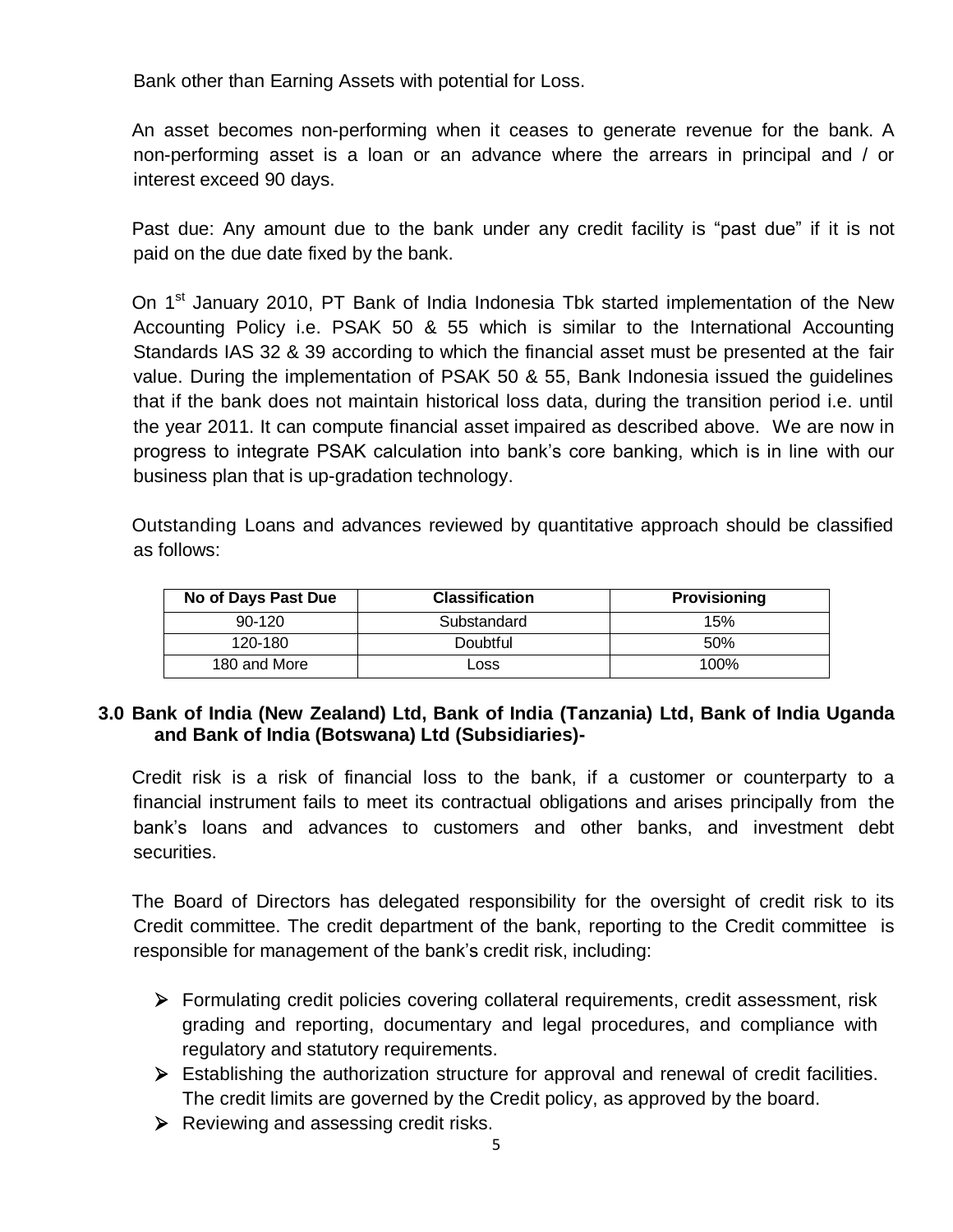Limiting concentrations of exposure to counterparties, geographies and industries (for loans and advances).

### **3.1 Definitions of past due and impaired (for accounting purposes):**

Overdrafts and other credit facilities without specific due dates shall be considered past due if:

- $\triangleright$  Exceeds the customer's borrowing limit.
- $\triangleright$  Customers borrowing limit is expired.
- $\triangleright$  Deposits are insufficient to cover the interest calculated and due for the period
- $\triangleright$  Bill has been dishonored
- $\triangleright$  Bill or account is not paid on due date
- Loans which are payable in installments are considered as past due in their entirety. If any of the installments have become due and unpaid for thirty days or more.

### **4.0 Bank of India (New Zealand) Ltd:**

Outstanding Loans and advances reviewed by quantitative approach should be classified as follows:

| No of Days Past Due | <b>Classification</b> | <b>Provisioning</b> |
|---------------------|-----------------------|---------------------|
| $91 - 180$          | Substandard           | 10%                 |
| 181-270             | Doubtful              | .50%                |
| 271 and More        | Loss                  | 100%                |

### **5.0 Bank of India (Tanzania) Ltd**

Outstanding Loans and advances reviewed by quantitative approach should be classified as follows

| No of Days Past Due | <b>Classification</b> | <b>Provisioning</b> |
|---------------------|-----------------------|---------------------|
| $91 - 180$          | Substandard           | 20%                 |
| 181-360             | Doubtful              | 50%                 |
| 361 and More        | LOSS                  | 100%                |

### **6.0 Bank of India Uganda**

Outstanding Loans and advances reviewed by quantitative approach should be classified as follows:

| No of Days Past Due | <b>Classification</b> | <b>Provisioning</b> |
|---------------------|-----------------------|---------------------|
| 91-179              | Substandard           | <b>20%</b>          |
| 180-365             | Doubtful              | 50%                 |
| 365 and more        | Loss                  | 100%                |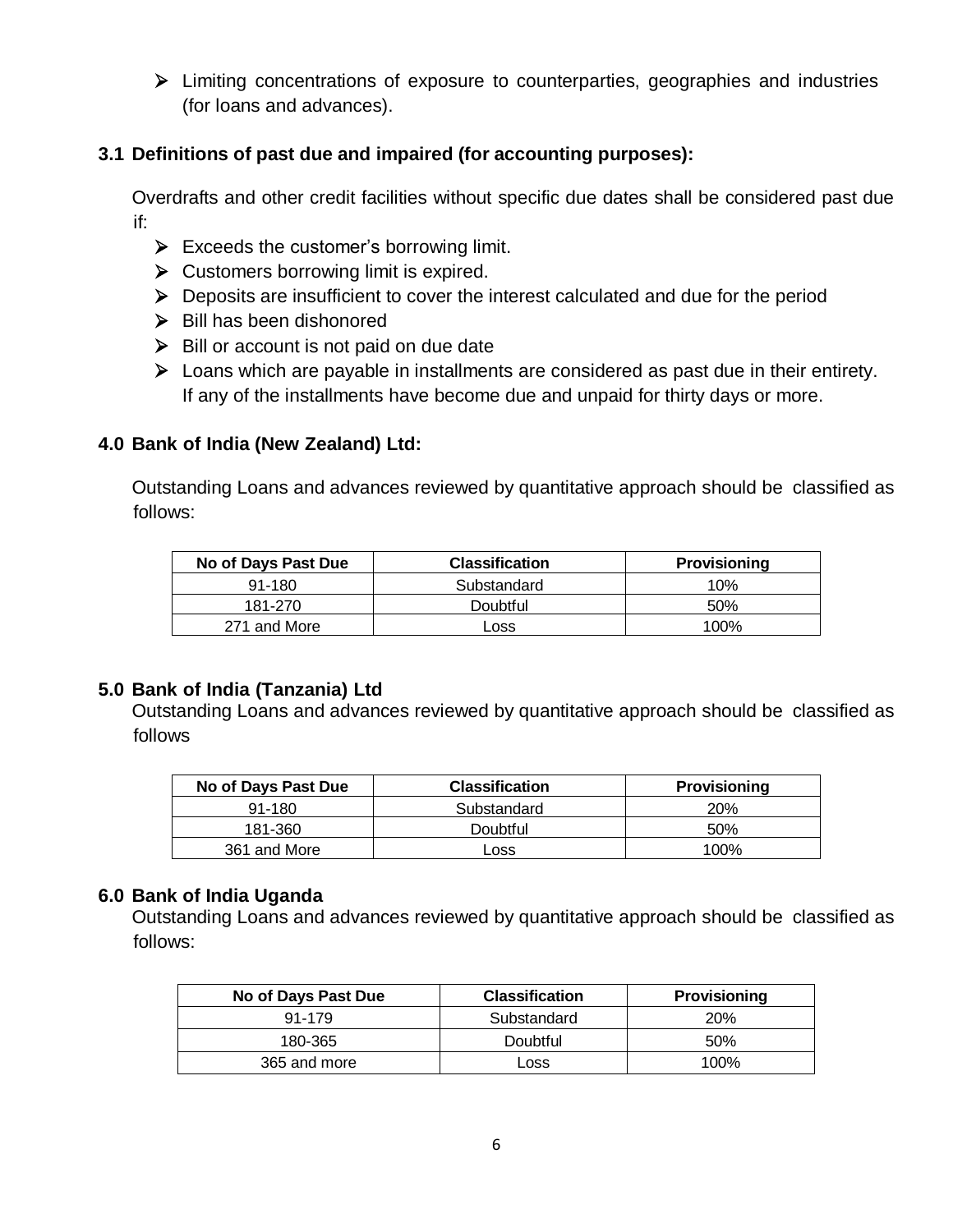### **7.0 Bank of India (Botswana) Ltd.-**

Outstanding Loans and advances reviewed by quantitative approach should be classified as follows:

| No of Days Past Due            | <b>Classification</b> | <b>Provisioning</b>             |
|--------------------------------|-----------------------|---------------------------------|
| 1 year                         | Substandard           | Secure - 20% and Unsecure - 25% |
| 1 year & above and $<$ 2 years | Doubtful              | $25\% + 100\%$ of shortfall     |
| > 2 years to 4 years           | Doubtful              | 40%+100% of shortfall           |
| > 4 years                      | Doubtful              | 100%                            |
| 271 and More                   | Loss                  | 100%                            |

### **b . Discussion of the Bank's Credit Risk Management Policy:**

### **A. Bank of India-**

- $\triangleright$  In a bank's portfolio, losses stem from outright default due to inability or unwillingness of a customer or counterparty to meet commitments in relation to lending, trading, settlement and other financial transactions or from reduction in portfolio value arising from actual or perceived deterioration in credit quality.
- $\triangleright$  Against this backdrop a robust risk management framework is necessary for the long-term financial health of a bank. Credit Risk Management encompasses identification, measurement, monitoring and control of the credit risk exposures.
- The Bank has identified various types of credit risk at a generic level in the Credit Risk Management policy. More granular identification is done at the product /process level. Various risks are looked into before introducing new products/processes, which are cleared from the risk angle.
- $\triangleright$  The Credit Risk Management framework outlined in the policy is built on three distinct building blocks namely Policy & Strategy, Organizational Set up and Operations/Systems.

### **i) Policy and Strategy-**

The Bank has been following a conservative risk philosophy, which has steered the bank through difficult times. However the Bank has an open policy regarding new and unexplored areas and new opportunities are not lost sight of. The important aspects of this philosophy are embodied in the circulars and are periodically codified in the form of Manual of Instructions.

The business objectives and the strategy of the Bank is decided taking into account the profit considerations, the level of various risks faced, level of capital, market scenario and competition. The Bank is always conscious of its asset quality and earnings and hence judiciously matches profit maximization with risk control.

The Credit Risk Management policy and significant credit risk related policies like Credit Policy, and Credit Monitoring Policy are approved and periodically reviewed by the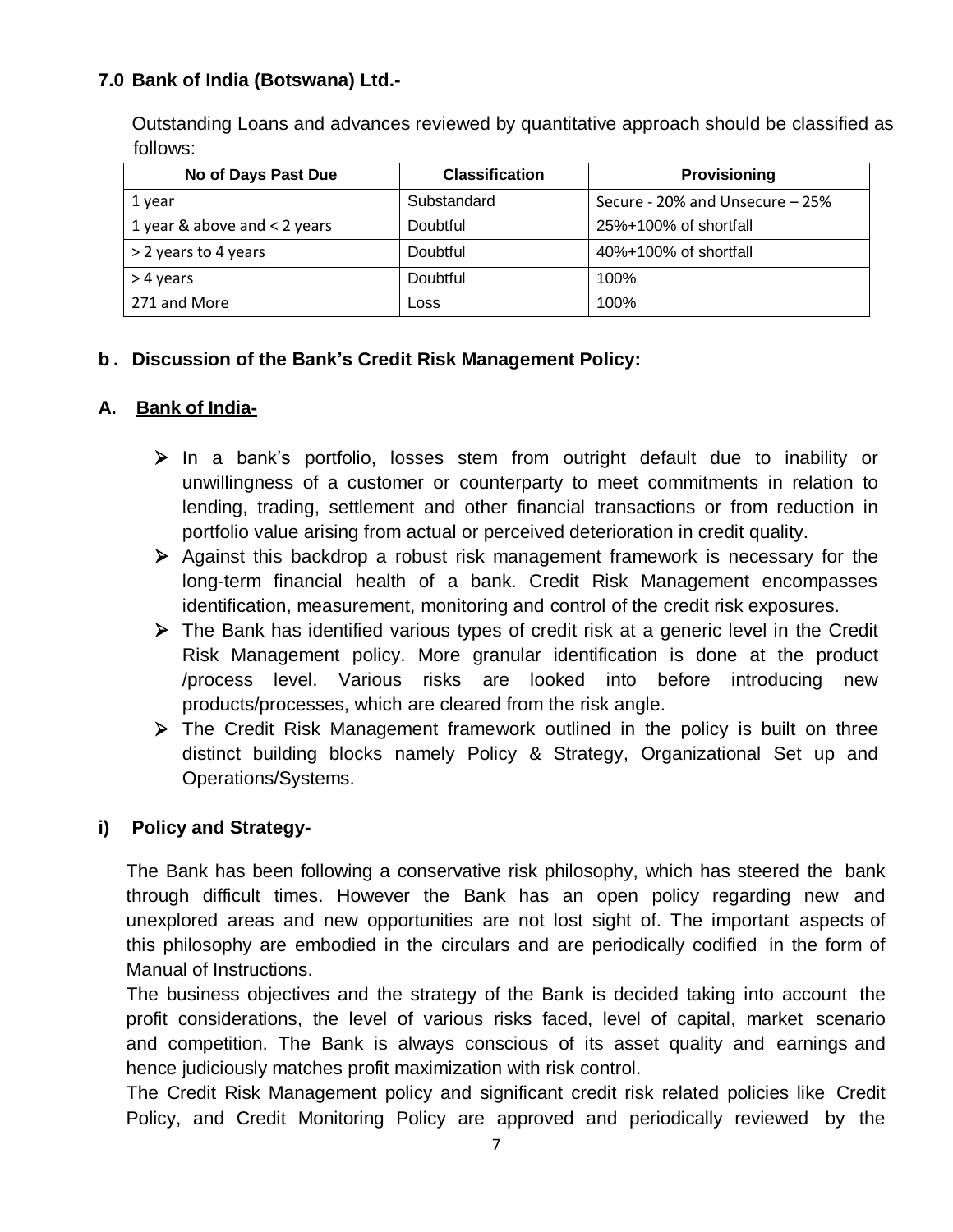Board of Directors. The Credit Policy covers various areas of credit like Clientele, Marketing, Segmented Approach to Lending, Credit Delivery, Credit Thrust, Tenure of Credit, Credit Acquisition, Risk Rating (including risk acceptance criteria), Pricing, Credit appraisal, Assessment of Limits, Exposure Norms, Industry Norms, Collateral and Margins, Review of Relationship, Scheme of Delegation, Statutory and other Restrictions and Documentation. Credit Policy for International Operations is in place and each center has its own credit policy dovetailed to the main policy. The delegation of powers for credit matters is covered by a separate policy. In addition Credit Risk is tracked and monitored as per the Credit Monitoring Policy. Restructuring Policy, Write Off and Recovery Policy, Asset Classification and Provisioning Policy, Bank Exposure Policy, Country Risk policy and Credit Audit Policy are also in place. Investments are contracted as per the policy guidelines laid down in the Investment Policy and after clearance by the Investment Committee.

#### **ii) Organizational Set up-**

The organizational structure of the Bank for Credit Risk Management function has the Board of Directors at the Apex levels that have the overall oversight of management of risks. The Risk Management Committee of the Board (R. Com) which is the subcommittee of the Board headed by the Chairman & Managing Director and whose members also include heads of Credit, Market & Operational Risk Management Committees, devises the policy and strategy for integrated risk management including credit risk. At is the operational level the Credit Risk Management Committee (CRMC) manages the credit risk. The main functions includes implementation of credit risk management policy approved by the Board, monitoring credit risk on a bank wide basis, recommending to the board for its approval all policies relating to credit matters including delegation of credit, prudential limits on large credit exposures, portfolio management, etc.

The Risk Management Department headed by the Chief Risk Officer of General Manager rank, measures, controls and manages credit risk on bank wide basis within the limits set by the Board and enforces compliance with risk parameters set by Board/R. Com/M.Com. The Credit Monitoring Department headed by a General Manager, monitors the quality of loan portfolio, identifies problems and takes steps to correct deficiencies. Loan review / credit audit is undertaken by the Credit Audit function.

#### **iii) Operations/Systems/Processes-**

The Bank has proactive Credit Risk Management practices like consistent standards for the credit origination, maintenance and documentation for all credit exposures including off balance sheet items, periodic individual obligor reviews, periodic inspections and collateral management systems.

Credit risk limits including obligor limits and concentration limits by industry, systems and procedures for monitoring financial performance of customers and for controlling outstanding within limits are followed. Checks and balances are in place for extension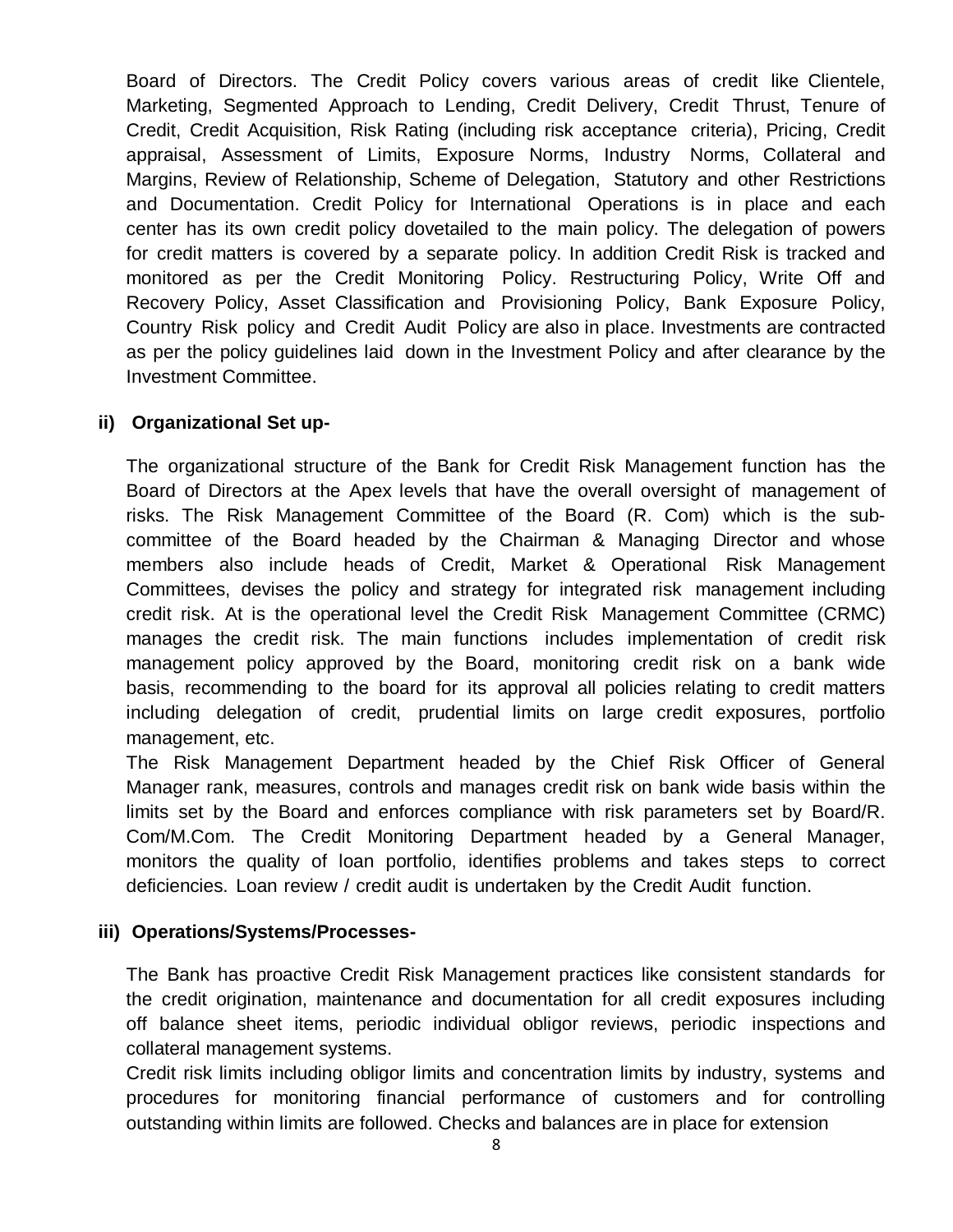of credit viz. separation of credit risk management from credit sanction, vetting of new products and systems from risk angle by the CRMC, multiple credit approvers, system of assigning risk rating, vetting of ratings, mechanism to price facilities depending on the risk grading of the customer, Credit Risk Evaluation committee for vetting credit proposals from risk angle, credit process audit, post sanction pre disbursement review and post sanction review systems and an independent audit and risk review function. Proposals for investments are subjected to credit risk analysis, detailed appraisal and rating. As a matter of entry level, minimum ratings/quality standards, industry, maturity, duration, issue-wise limits are stipulated for investments to mitigate the adverse impact of concentration and risk of liquidity. Investment exposure is taken into consideration while computing exposure to a customer/group**.** A suitable framework is in place to provide a centralized overview on the aggregate exposure on other banks and half-yearly reviews are undertaken at a single point. The country exposures are monitored on half yearly basis.

A diversified portfolio of risk assets is maintained and a system to conduct regular analysis of the portfolio so as to ensure ongoing control of risk concentrations is in place. A conservative policy for provisioning in respect of non-performing advances is followed. Management Information System (MIS) is being upgraded with introduction of Credit Risk Management System, which would enhance the capabilities of the bank to manage and measure the credit risk inherent in all on- and off-balance sheet activities.

#### **iv) The following tools are used for credit risk management/ mitigation –**

#### **Credit Approving Authority – Delegation of Powers:**

The Bank has a well-defined scheme of risk based delegation of powers with a multi-tier risk based approving system, which is reviewed periodically and revised as and when necessary to meet the compulsions of business environment. The delegation of powers is linked to the rating of the borrower with powers for sanction of higher limits to better-rated customers. At present, all credit proposals falling within the delegated authority of the General Manager and above are being routed through the "Credit Risk Evaluation Committee (CREC)" to bring in an element of independence and off-site evaluation of risks perceived in credit proposals. The General Manager, Risk Management Department, who has no volume or profit targets, is mandatory member of the CREC.

As per Ministry of Finance Guidelines, Credit Committees with sanctioning powers have been formed at various administrative levels to exercise delegation of powers. At Head Office level, three Credit Committees (GMLCC, EDLCC and CAC) are functioning to deal with proposals falling beyond the delegated powers of the field functionaries. Such Credit Committees (SZLCC/ZLCC/NBGLCC) have also been set-up at Zonal Office/NBG office for considering the credit proposals falling within their powers.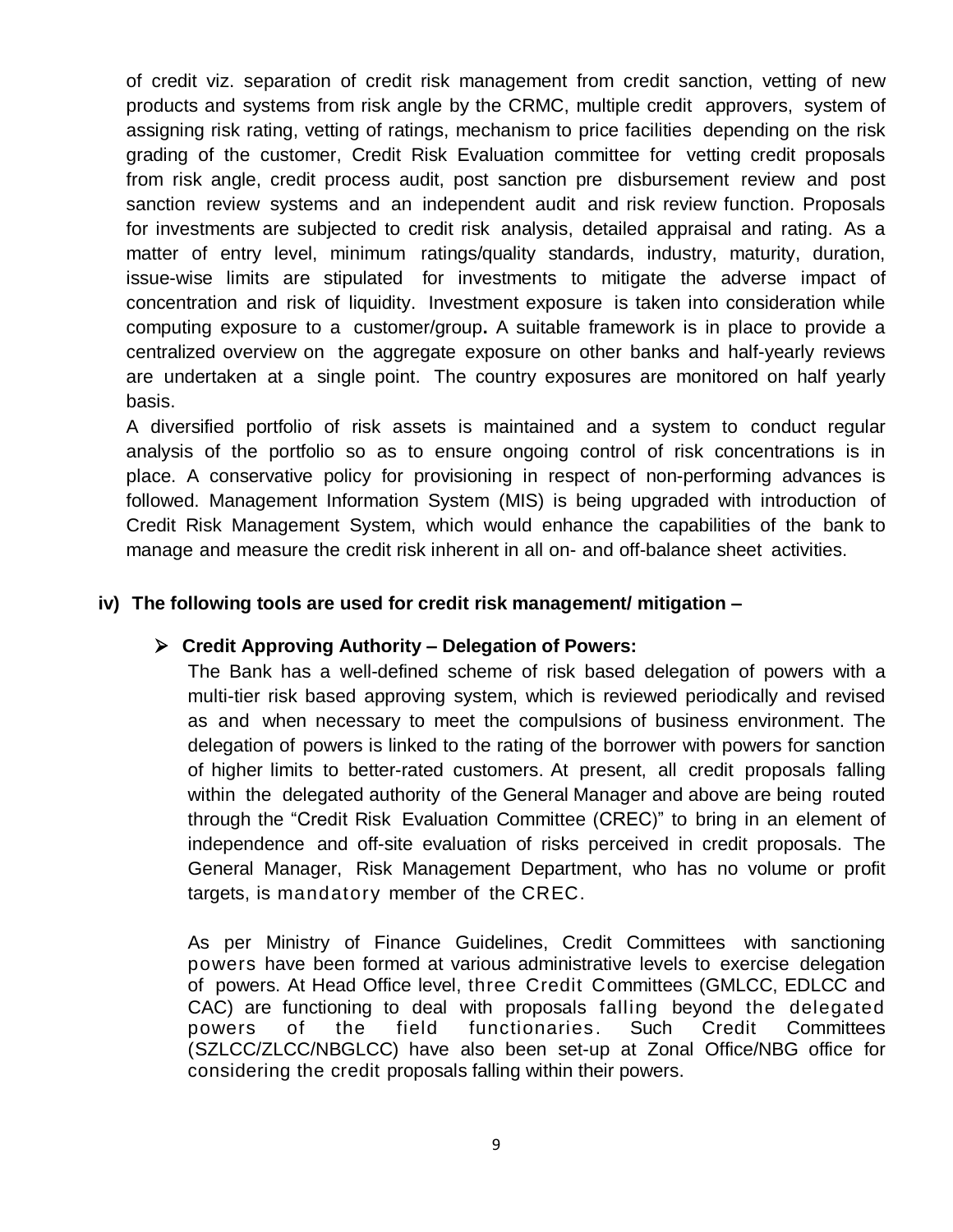#### **Prudential Limits**

Prudential limits on various aspects of credit/investment like Single/Group borrower limits for various types of borrowers are in place.

#### **Risk Rating/Pricing**

The bank has introduced rating models for various segments, which serve as a single point indicator of diverse risk factors of a counter party and support credit and pricing decisions.

#### **Credit Audit/Loan Review Mechanism (LRM)**

Credit Audit/LRM is an effective tool for constantly evaluating the quality of loan book and to bring about qualitative improvements in credit administration

#### **v) Portfolio Management through analysis-**

It is also important to have in place a system for monitoring the overall composition and quality of various credit portfolios and investments. With this objective, to start with, the bank has introduced a simple portfolio-monitoring framework. Going forward the bank will be graduating to a more sophisticated Portfolio Management model. Rating Migration of accounts with Rs. 10 lacs and above is being done on half yearly and submitted to Board. Credit Risk Management Software (CRMS) is being implemented phase-wise. Bank is getting prepared for adopting Advanced Approaches.

#### **vi) Risk Measurement-**

At present Credit Risk is assessed through Risk rating at the individual level and through Risk Weighting of the assets at the portfolio level and capital is maintained based on Risk Weights. The Bank has migrated to the Standardized approach under the New Capital Adequacy Framework (Basel II), effective 31<sup>st</sup> March 2008.

#### **vii) Risk Reporting System-**

All credit related policies are cleared by the CRMC (which is the operational level committee for credit risk) before submission to the appropriate authorities for approval. Various Credit Related reporting"s submitted to CRMC to enable proper monitoring.

#### **viii)Risk Review-**

Audit –Credit Risk Management Systems procedures and Tools are also subjected to internal audit for ensuring effectiveness.

#### **B. PT Bank of India Indonesia Tbk (Subsidiary)-**

PT Bank of India Indonesia Tbk has established a Risk Management Committee (RMC) and the Risk Management Unit (RMU) which is independent of the Operational Unit and the Internal Audit Unit ("Internal Audit") in the hope of overall risk management can be integrated, targeted, coordinated and sustainable. Furthermore, to monitor the effectiveness of implementation of tasks RMC and RMU, the Bank established a Risk Monitoring Committee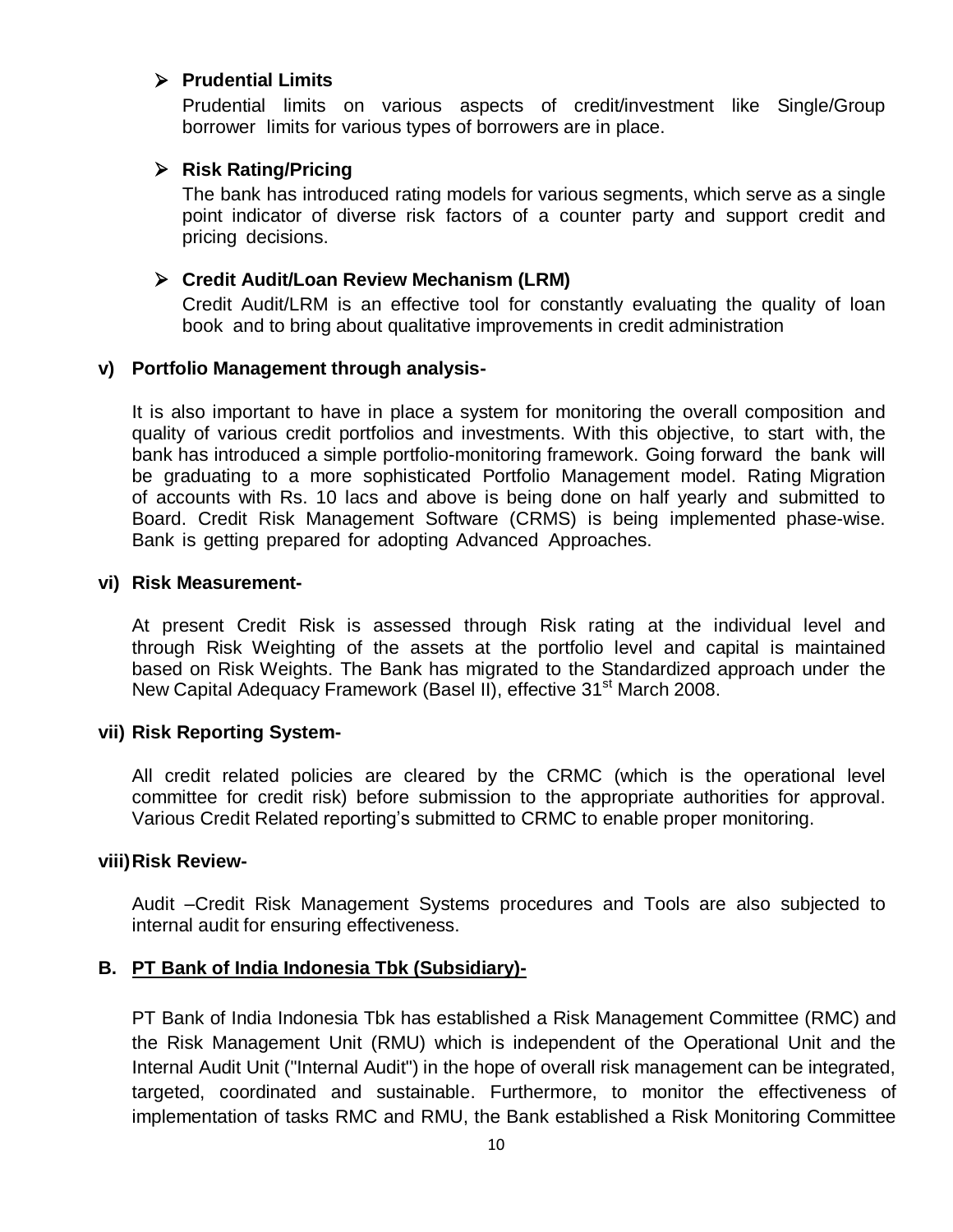which is directly responsible to the Board of Commissioners.

The Bank has managed 8 (eight) types of risk according to Bank of Indonesia which are credit risk, liquidity risk, market risk, operational risk, compliance risk, legal risk, reputation risk and strategic risk. Banks also create risk profiles which can broadly map the activity that has risks as well as potential risks that disrupt the Bank business continuity. Assessment of risk type is a combination of the risks inherent in any functional activity (inherent risk) and risk control systems.

The Bank is selective in approving new credits and maintains higher loan provisions than that required by the Regulator. In collateral based lending, hair cut is applied to the value of collateral. The Risk Manager of the bank reports to the Director Compliance. Risk Management Unit (RMU) supervises/ has oversight of the credit approval process.

#### **C. Bank of India (Tanzania) Ltd , Bank of India (New Zealand) Ltd (Subsidiaries), Bank of India (Uganda) Ltd and Bank of India (Botswana) Ltd-**

Monthly interest application has become a useful tool to tackle potential delinquencies or defaults in standard accounts. To retain the asset quality, the Bank has adopted the following policies:

- $\triangleright$  Recover the overdues or at least the critical amount through active follow up with borrowers;
- $\triangleright$  Put the accounts under holding on operations in case of temporary cash flow mismatches;
- $\triangleright$  Reschedule the repayment terms as per expected cash flows; and
- $\triangleright$  Restructure the dues in keeping with the expected cash flows and gaps in cash flows, if any as per guidelines given in the restructuring policy.
- Measures for follow up of Special Mention Accounts (SMA) / NPA Accounts.

Further, various means of monitoring / resolving NPAs generally available to the Banks are listed below:

### **I. Before the account becoming NPA [Special Mention A/c (SMA)]:**

- **a.** Close monitoring for compliance of sanction terms to maintain asset quality.
- **b.** Reminders to be sent promptly whenever irregularities are observed.
- **c.** To recover overdues quickly to ensure account does not slip to NPA category
- **d.** Periodic inspection of the unit and charged assets along with analysis of financial data.
- **e.** To restructure the dues before accounts become NPAs. Remedial action includes enhancement of moratorium period, funding of interest, and deferment of installments.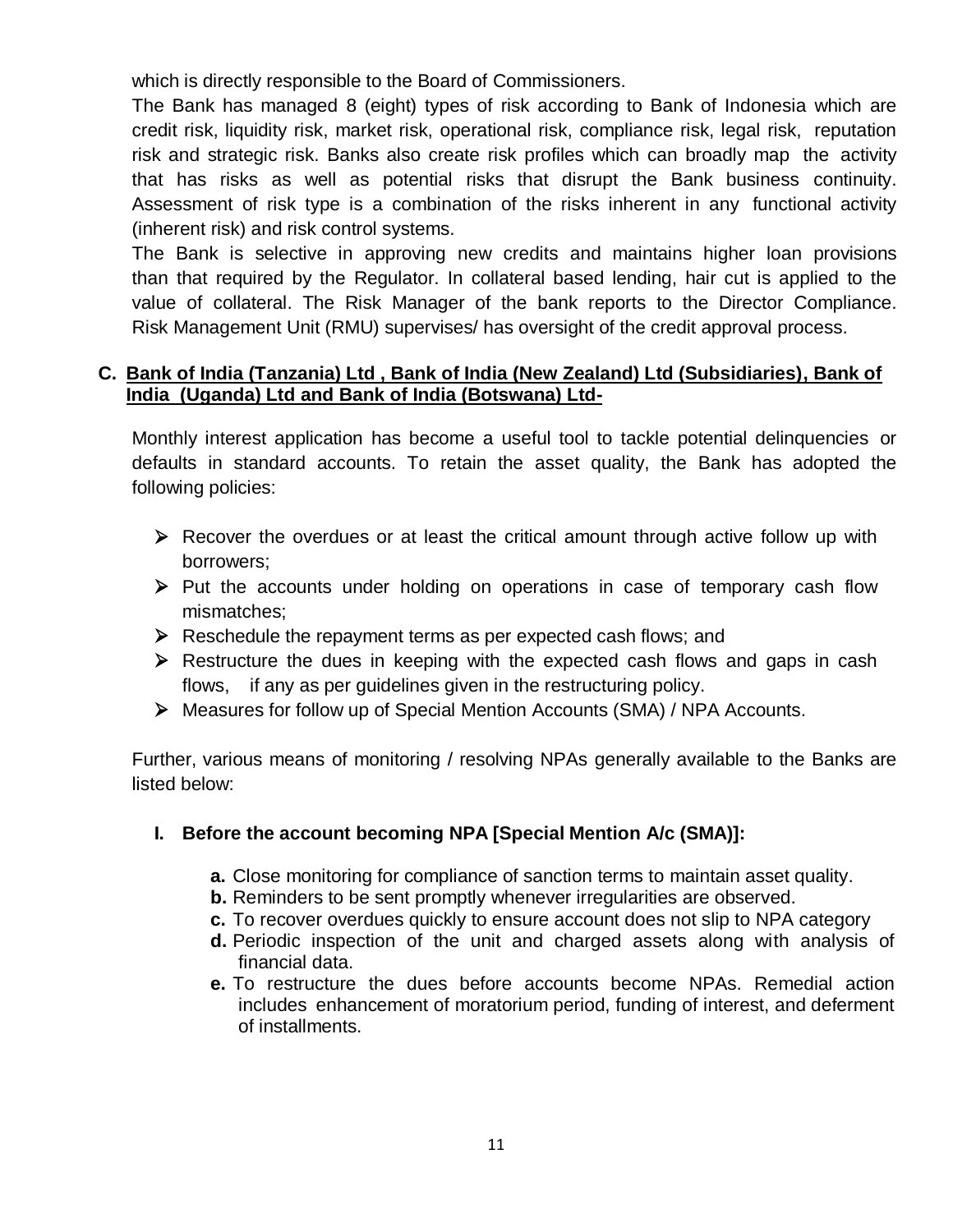- **II. After the account becoming NPA – following measure to be initiated for recovering Bank's dues. The following means have to be effectively pursued for resolution of NPAs.**
	- **a.** Appropriation of liquid securities (TDR, shares, margin money etc.) and pledged goods, to reduce outstanding
	- **b.** Disposal of other securities, with the co-operation of borrowers.
	- **c.** Compromise settlement of dues through negotiation
	- **d.** Re-calling the advance
	- **e.** Filing suit in Court– Execution of decree
	- **f.** Lastly, after all the chances of recovery of dues are exhausted, we may resort to writing off of the balance dues. All these means have to be effectively pursued for resolution of NPAs.

### **ii. Quantitative Disclosures:**

#### **a. The total gross credit exposures is:**

| Category        | (Rs. In Mn)  |
|-----------------|--------------|
| Fund Based      | 41,14,779.13 |
| Non Fund Based* | 6,04,316.54  |

\*Excluding Credit Equivalent of Derivatives

#### **b. The geographic distribution of exposure is:**

|                |                 | (Rs.in Mn)   |
|----------------|-----------------|--------------|
|                | <b>Domestic</b> | Overseas     |
| Fund Based     | 29,94,772.67    | 11,20,006.46 |
| Non Fund Based | 5,53,672.71     | 50,643.83    |

## **c. Industry type distribution of exposure (Fund Based & Non Fund Based) is as under:**

| (Amount in Rs Million)                  |                   |                       |
|-----------------------------------------|-------------------|-----------------------|
| <b>Industry Name</b>                    | <b>Fund Based</b> | <b>Non Fund Based</b> |
|                                         | (Outstanding)     | (Outstanding)         |
| Coal                                    | 1,022.48          | 46,000.58             |
| Mining                                  | 27,976.23         |                       |
| Iron & Steel                            | 109,033.78        | 3,860.57              |
| <b>Other Metal &amp; Metal Products</b> | 33,240.23         | 10,724.11             |
| All Engineering                         | 16,411.26         | 14,284.86             |
| Of which Electronics                    | 2,397.00          | 2,789.12              |
| Electricity                             | 304,145.19        |                       |
| <b>Cotton Textiles</b>                  | 44,750.28         | 6,220.98              |
| Jute Textiles                           | 1,095.71          | 383.45                |
| <b>Other Textiles</b>                   | 42,428.92         | 4,549.87              |
| Sugar                                   | 15,173.35         | 850.14                |
| Tea                                     | 16.30             | 38.85                 |
| Food Processing                         | 23,191.73         | 6,996.57              |
| Vegetable Oil & Vanaspati               | 7,108.05          | 8,096.48              |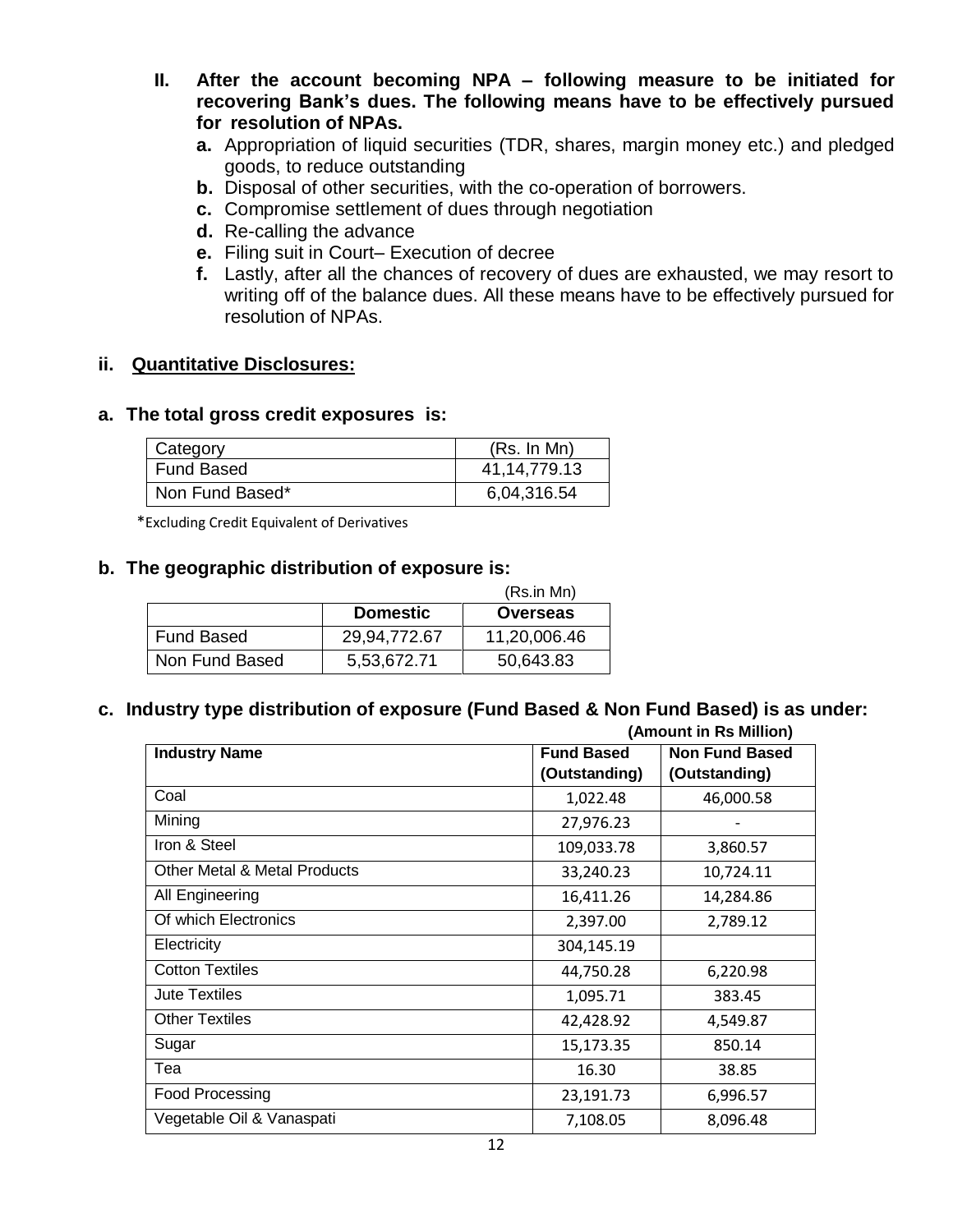| <b>Industry Name</b>                                                                                      | <b>Fund Based</b> | <b>Non Fund Based</b> |  |
|-----------------------------------------------------------------------------------------------------------|-------------------|-----------------------|--|
|                                                                                                           | (Outstanding)     | (Outstanding)         |  |
| <b>Tobacco &amp; Tobacco Products</b>                                                                     | 8,226.26          | 782.32                |  |
| Paper & Paper Products                                                                                    | 13,187.56         | 913.49                |  |
| <b>Rubber &amp; Rubber Products</b>                                                                       | 19,617.25         | 6,812.09              |  |
| Chemical, Dyes, Paints etc.                                                                               | 45,378.09         | 15,460.49             |  |
| Of which Fertilisers                                                                                      | 4,388.12          | 1,867.75              |  |
| Of which Petro-chemicals                                                                                  | 12,011.31         | 5,424.02              |  |
| Of which Drugs & Pharmaceuticals                                                                          | 14,299.18         | 3,761.20              |  |
| Cement                                                                                                    | 10,912.61         | 786.63                |  |
| Leather & Leather Products                                                                                | 3,979.45          | 693.68                |  |
| Gems & Jewellery                                                                                          | 91,516.25         | 2,829.69              |  |
| Construction                                                                                              | 28,637.51         | 21,256.97             |  |
| Petroleum                                                                                                 | 49,829.62         | 20,279.46             |  |
| Automobiles including Trucks                                                                              | 28,533.84         | 4,139.26              |  |
| <b>Computer Software</b>                                                                                  |                   |                       |  |
| Infrastructure*                                                                                           | 444,398.03        | 94,570.10             |  |
| Of which Power                                                                                            | 304,790.75        | 47,874.25             |  |
| Of which Telecommunications                                                                               | 3,099.11          | 175.92                |  |
| Of which Roads & Ports                                                                                    | 92,315.93         | 24,204.68             |  |
| Other Industries                                                                                          | 77,056.89         | 145,027.88            |  |
| Residuary Other Adv. (to balance with Total Adv.)                                                         | 2,972,057.49      | 188,758.02            |  |
| Total                                                                                                     | 4,114,779.13      | 604,316.54            |  |
| Exposure to Infrastructure Sector at 10.80% exceeds 5% of total fund based advances<br>➤                  |                   |                       |  |
| Exposure to Infrastructure Sector at 15.65% of total non-fund based outstanding.<br>$\blacktriangleright$ |                   |                       |  |

# **b. The residual contractual maturity break down of assets is:**

|                                      | Advances     | Investments (gross) | <b>Foreign Currency Assets</b> |
|--------------------------------------|--------------|---------------------|--------------------------------|
| Next day                             | 65,021.68    | 223,979.47          | 19,736.26                      |
| $2 - 7$ days                         | 61,965.65    | 24,351.09           | 60,184.08                      |
| $8 - 14$ days                        | 60,913.12    | 21,298.12           | 35,904.95                      |
| $15 - 28$ days                       | 115,708.50   | 25,293.11           | 106,239.00                     |
| $29 \text{ days} - 3 \text{ months}$ | 371,058.65   | 52,141.52           | 446,158.33                     |
| $>3$ months $-6$ months              | 330,965.80   | 66,138.79           | 302,944.16                     |
| $> 6$ months $- 1$ year              | 207,992.59   | 79,290.86           | 115,376.08                     |
| $>1$ year $-3$ years                 | 590,032.57   | 239,610.31          | 155,247.33                     |
| $>$ 3 years $-$ 5 years              | 592,696.79   | 174,706.74          | 111,807.35                     |
| $> 5$ years                          | 1,313,653.73 | 353,983.73          | 159,690.10                     |
| <b>Total</b>                         | 3,710,009.07 | 1,260,793.74        | 1,513,287.64                   |

*Figures are shown on net basis*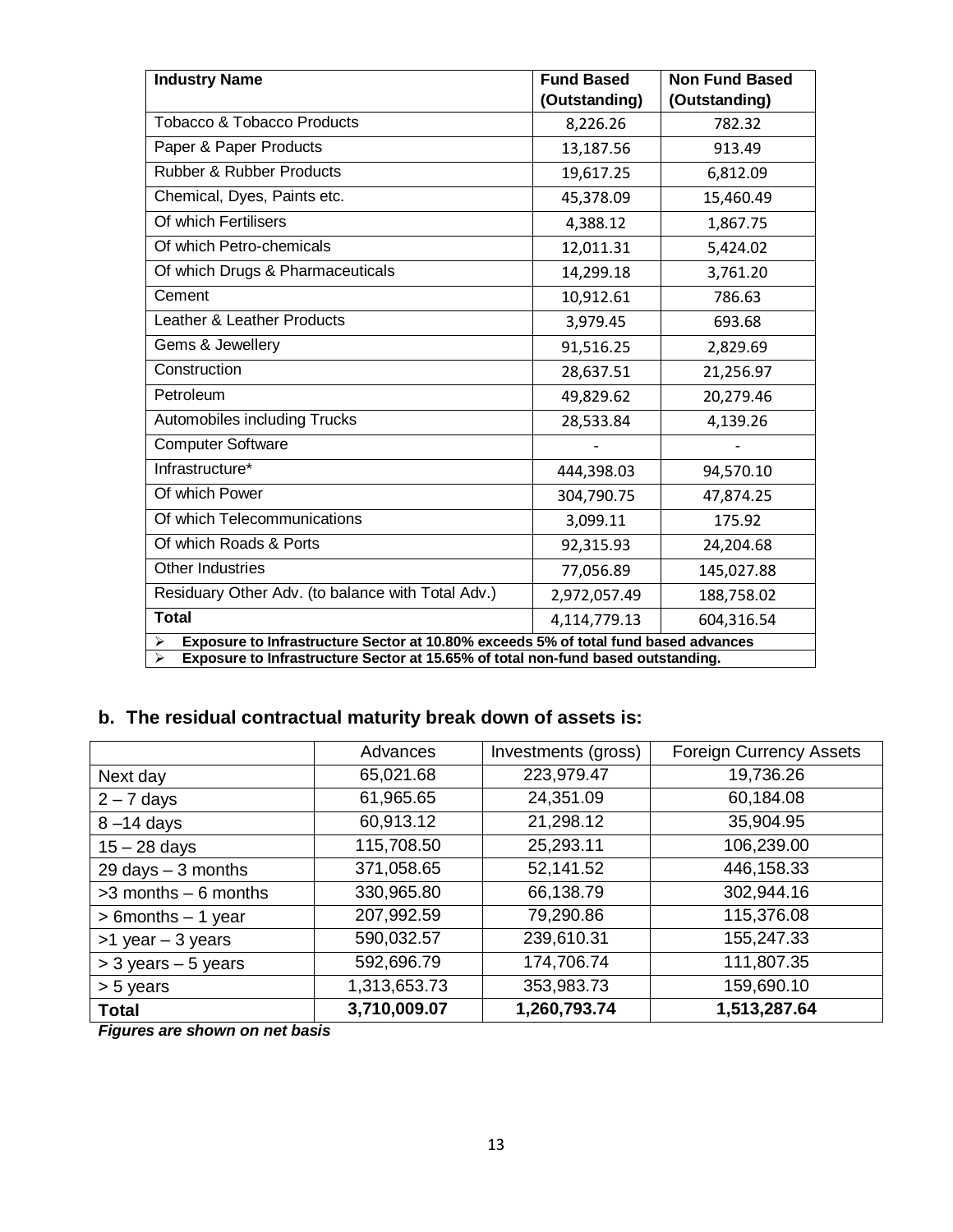#### **c. The Gross NPAs are:**

| <b>Category</b> | (Rs in Mn) |
|-----------------|------------|
| Sub Standard    | 99,578.40  |
| Doubtful $-1$   | 121,922.84 |
| Doubtful $-2$   | 223,301.40 |
| Doubtful $-3$   | 37,632.78  |
| Loss            | 28,325.91  |
| <b>TOTAL</b>    | 510,761.33 |

- **d.** The amount of net NPAs is Rs.2,44,129.07 Mn.
- **e.** The NPA ratios are as under:
	- Gross NPAs to Gross Advances :13.05%
	- Net NPAs to Net Advances: 6.70%
- **f.** The movement of gross NPA is as under:

|                                                       | (Rs in Mn) |
|-------------------------------------------------------|------------|
| i) Opening balance at the beginning of the year       | 522,743.21 |
| ii) Additions during the year                         | 40,548.15  |
| iii) Reductions during the year                       | 52,529.86  |
| iv) Closing balance at the end of the year (i+ii-iii) | 510,761.50 |

#### **g. The movement of provision for NPAs is as under:**

|                                                       | (Rs in Mn) |
|-------------------------------------------------------|------------|
| i) Opening balance at the beginning of the year       | 248,562.21 |
| ii) Provisions made during the year                   | 10,241.29  |
| iii) Write-off/write-back of excess provisions        | 13,291.78  |
| iv) Closing balance at the end of the year (i+ii-iii) | 245,511.72 |

- **h.** The amount of non-performing investment is Rs.13,551.09 Mn.
- **i.** The amount of provision held for non-performing investment is Rs.8,896.30 Mn.
- **j.** The movement of provisions for depreciation on investments is as under:

|                                                         | (Rs in Mn) |
|---------------------------------------------------------|------------|
| i) Opening balance at the beginning of the year         | 14,106.71  |
| ii) Provisions made during the year                     | 2,930.09   |
| iii) Write-off/write-back of excess provisions          | 1,482.64   |
| iv) Exchange Difference                                 | 37.70      |
| v) Closing balance at the end of the year (i+ii-iii+iv) | 15,591.86  |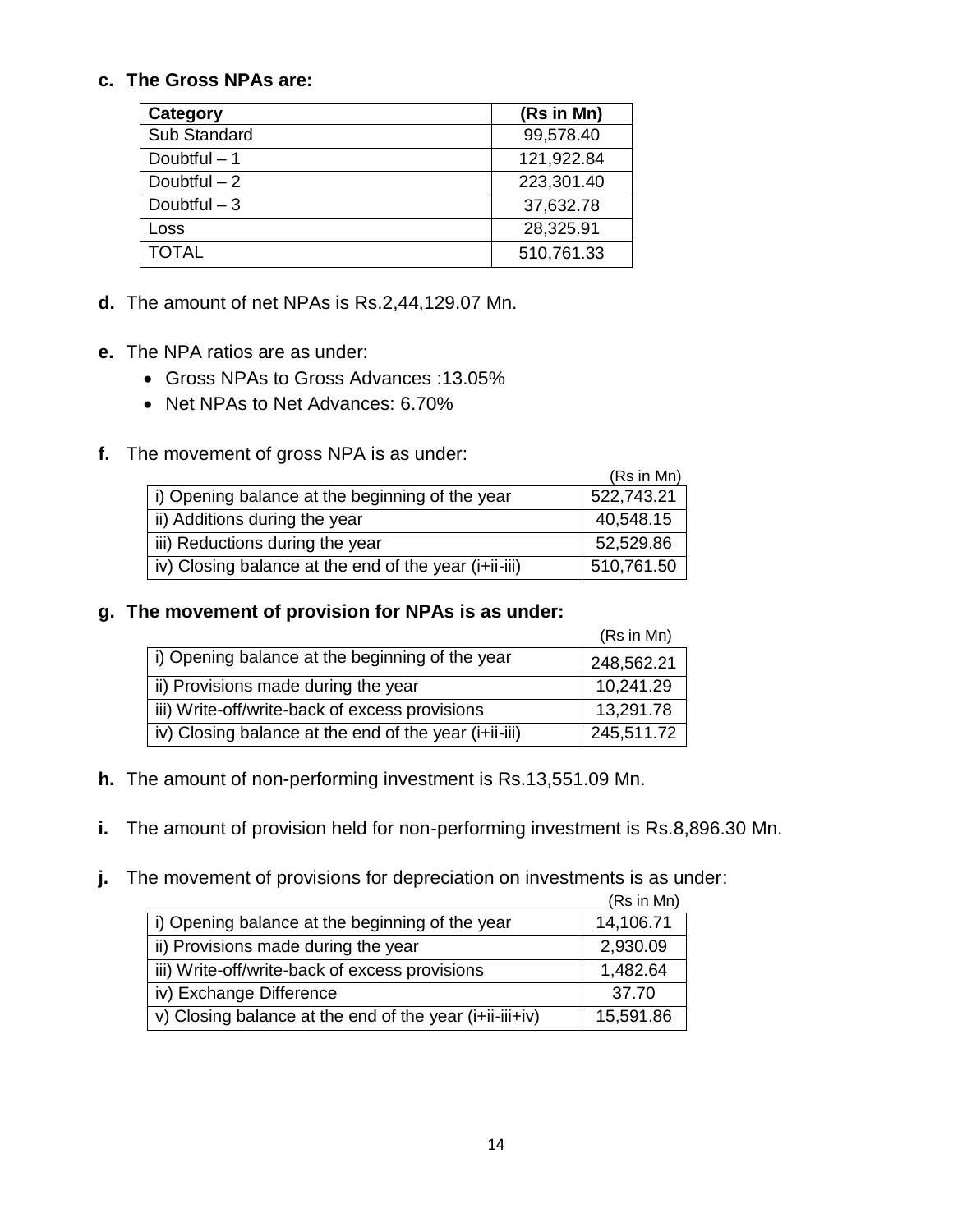| k. NPA and Provisions maintained by Major Industry or Counterparty type for Bank of |  |  |  |
|-------------------------------------------------------------------------------------|--|--|--|
| India [Solo] :                                                                      |  |  |  |

| <b>Industry Name</b>                                  | <b>NPA</b> | <b>Provision</b> |
|-------------------------------------------------------|------------|------------------|
|                                                       | Rs. in Mn. | Rs. in Mn.       |
| Coal                                                  | 369.10     | 142.50           |
| Mining                                                | 3,488.30   | 1,940.90         |
| Iron & Steel                                          | 77,843.40  | 34,828.50        |
| Other Metal & Metal Products                          | 13,856.90  | 6,316.80         |
| All Engineering                                       | 4,101.10   | 1,405.30         |
| Of which Electronics                                  | 724.30     | 470.60           |
| Electricity                                           | 22,972.90  | 10,775.80        |
| <b>Cotton Textiles</b>                                | 13,289.80  | 5,232.30         |
| <b>Jute Textiles</b>                                  | 746.40     | 515.00           |
| <b>Other Textiles</b>                                 | 10,484.40  | 4,084.90         |
| Sugar                                                 | 845.60     | 199.70           |
| Tea                                                   |            |                  |
| <b>Food Processing</b>                                | 8,929.41   | 1,802.00         |
| Vegetable Oil & Vanaspati                             | 3,854.10   | 1,250.60         |
| <b>Tobacco &amp; Tobacco Products</b>                 | 3,457.40   | 2,493.60         |
| Paper & Paper Products                                | 3,839.70   | 1,299.60         |
| <b>Rubber &amp; Rubber Products</b>                   | 2,620.60   | 1,085.50         |
| Chemical, Dyes, Paints etc.                           | 9,145.10   | 3,338.70         |
| Of which Fertilisers                                  | 14.40      | 3.30             |
| Of which Petro-chemicals                              | 2,562.00   | 857.40           |
| Of which Drugs & Pharmaceuticals                      | 5,339.50   | 2,014.80         |
| Cement                                                | 1,965.00   | 621.90           |
| Leather & Leather Products                            | 452.70     | 159.00           |
| Gems & Jewellery                                      | 22,845.40  | 7,092.20         |
| Construction                                          | 6,291.30   | 2,601.90         |
| Petroleum                                             | 4,571.50   | 1,780.50         |
| Automobiles including Trucks                          | 15,730.70  | 7,780.90         |
| <b>Computer Software</b>                              |            |                  |
| Infrastructure*                                       | 54,253.50  | 27,944.90        |
| Of which Power                                        | 22,972.90  | 10,775.80        |
| Of which Telecommunications                           | 1,069.30   | 546.40           |
| Of which Roads & Ports                                | 17,242.80  | 9,078.60         |
| Other Industries                                      | 30,275.60  | 19,540.60        |
| Residuary Other Advances (to balance with Gross Adv.) | 216,934.09 | 111,912.50       |
| <b>Total</b>                                          | 510,191.10 | 245,370.30       |

# **l. Geography wise NPA and Provision [for Bank of India Solo]:**

### **(Amount in Rs Mn) Domestic Overseas** Total Gross NPA 415,237.00 94,954.10 5,10,191.10 Provision for NPA 46,619.40 198,750.90 2,45,370.30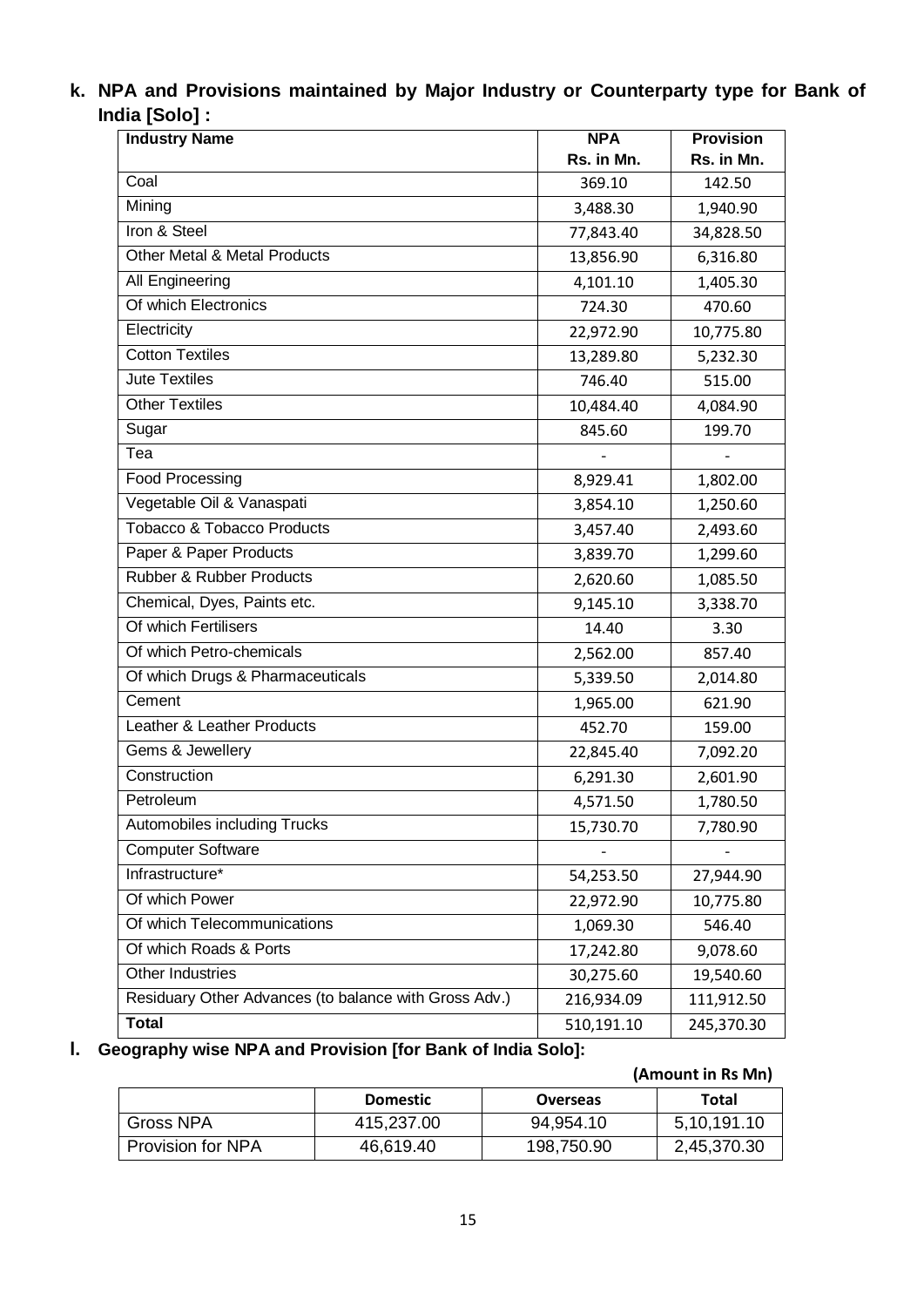#### **Table DF-4**

### **Credit Risk: Disclosures For Portfolios Subject To The Standardised Approach**

#### **i. Qualitative Disclosure**

- *a) For portfolios under the standardized approach:*
- *Names of Credit Rating agencies used, plus reasons for any changes*
- *Types of exposure for which each agency is used; and*
- *A description of the process used to transfer public issue ratings on to comparable assets in the banking book;*

### **A. BANK OF INDIA**

- 1. The Bank has approved using the general rating of the following credit rating agencies for risk weighting under the standardized approach for CRAR calculations CRISIL, ICRA, INDIA RATINGS, BRICKWORK, SMERA, and CARE for domestic claims and S&P FITCH and Moody"s for claims on non-resident corporates, foreign banks and foreign sovereigns. SME ratings are not being used, as they are not approved by RBI.
- 2. The ratings of all these agencies are being used for all exposures subjected to rating for risk weighting purposes under the standardized approach for CRAR calculations under Basel-II.

The process used to transfer public issue ratings on to comparable assets in the banking book is as per regulatory requirements of RBI. The public ratings published by the rating agencies on their website are used for this purpose. Only, ratings which are in force as per monthly bulletin of the concerned rating agency and which have been reviewed at least once during the previous 15 months are used.

For all the exposures on a particular counterparty, bank uses the rating of only one agency, even though these exposures are rated by more than one with exception being where each of the exposures is rated by only one of the approved rating agencies.

- 3. To be eligible for risk-weighting purposes, it is ensured that the external credit assessment takes into account and reflects the entire amount of credit risk exposure the bank has with regard to all payments owed to it. Even while extending an issuer or an issue specific rating to any other exposure on the same counterparty it is extended to the entire amount of credit risk exposure i.e., both principal and interest. External assessments for one entity within a corporate group is not used to risk weight other entities within the same group.
- 4. For assets that have contractual maturity less than or equal to one year, short term ratings are used while for other assets, long term ratings are used. For Cash Credit exposures long term ratings are taken.
- 5. Where an issuer has a long-term exposure with an external long term rating that warrants a risk weight of 150%, all unrated claims on the same counterparty whether short-term or long-term, also receive a 150% risk weight, except in cases where credit risk mitigation techniques are used for such claims. Similar is the case with short-term rating.
- 6. The long-term ratings assigned by the approved rating agencies are directly mapped to the risk weights under the Standardized Approach for long-term exposures. On the contrary, the unrated short-term claim on counter-party attracts a risk weight of at least one level higher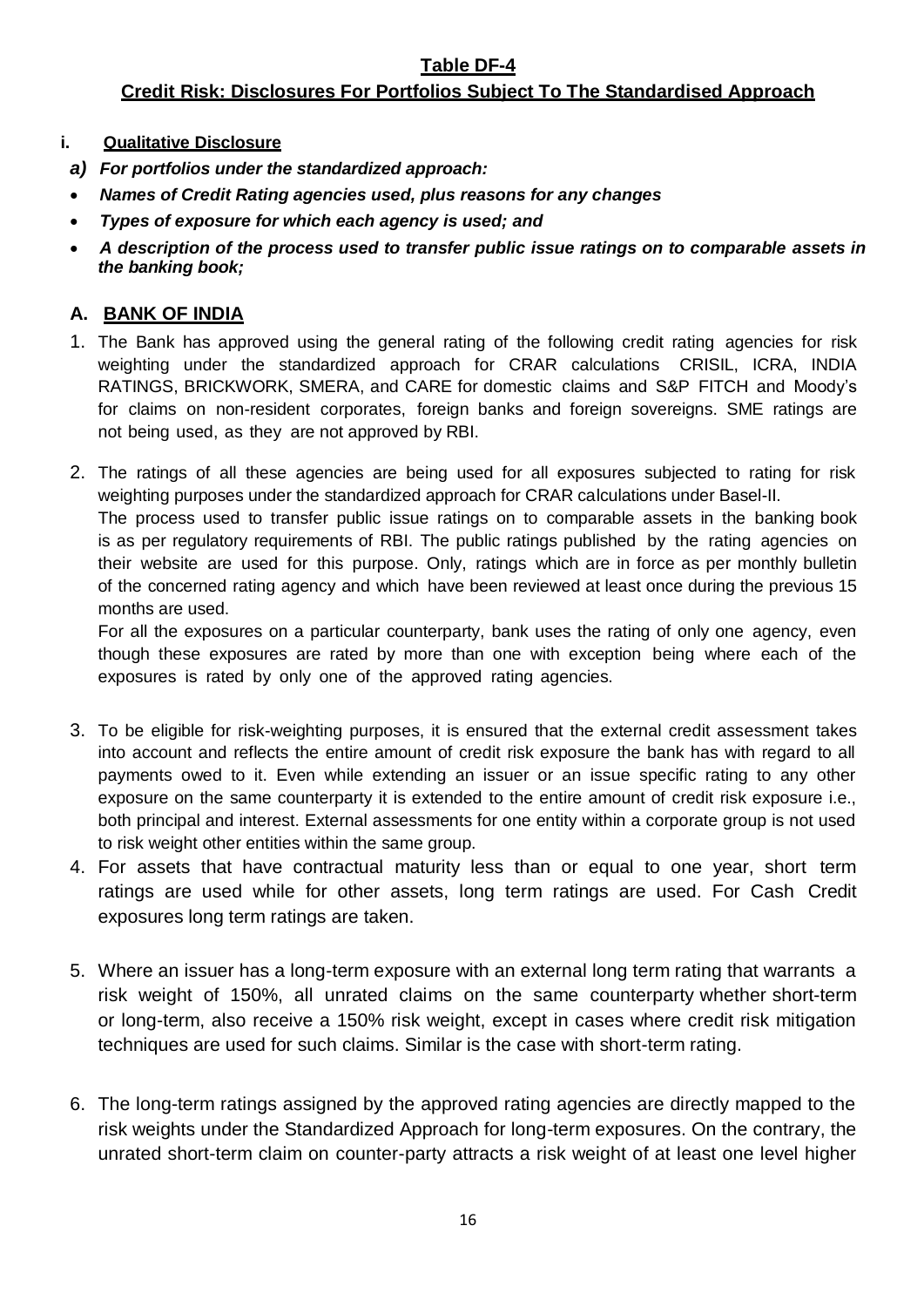than the risk weight applicable to the rated short-term claim on that counter-party. Issuespecific short-term ratings are used to derive risk weights for claims arising from the rated facility against banks and a corporate's short-term rating is not used to support a risk weight for an unrated long-term claim.

- 7. If there are two ratings accorded by eligible credit rating agencies, which map into different risk weights, the higher risk weight is applied. If there are three or more ratings accorded by eligible credit rating agencies with different risk weights, the ratings corresponding to the two lowest risk weights are referred to and the higher of those two risk weights are applied, i.e., the second lowest risk weight.
- 8. The RW of the investment claim is based on specific rating by a chosen credit rating agency, where the claim is not an investment in a specific assessed issue:
- i. The rating applicable to the specific debt (where the rating maps into a risk weight lower than that which applies to an unrated claim) is applied to the bank"s un- assessed claim only if this claim ranks pari passu or senior to the specific rated debt in all respects and the maturity of the un-assessed claim is not later than the maturity of the rated claim, except where the rated claim is a short term obligation.
- ii. If either the issuer or single issue has been assigned a rating which maps into a risk weight equal to or higher than that which applies to unrated claims, an unrated claim on the same counterparty, is assigned the same risk weight as is applicable to the rated exposure, if this claim ranks pari passu or junior to the rated exposure in all respects.

### **B. PT Bank of India Indonesia Tbk (Subsidiary)**

As per prevailing norms in the Country credit rating is not required to be done by any external credit rating agency.

### **C. Bank of India (Tanzania) Ltd, Bank of India (Uganda) Ltd) and Bank of India (Botswana) Ltd.**

As per prevailing norms in the Country credit rating is not required to be done by any external credit rating agency. There is no credit rating agency operating/working in the Country.

### **D. Bank of India (New Zealand) Ltd. (Subsidiary)**

Credit risk is disclosed through General Disclosure Statement on quarterly basis as per the requirements.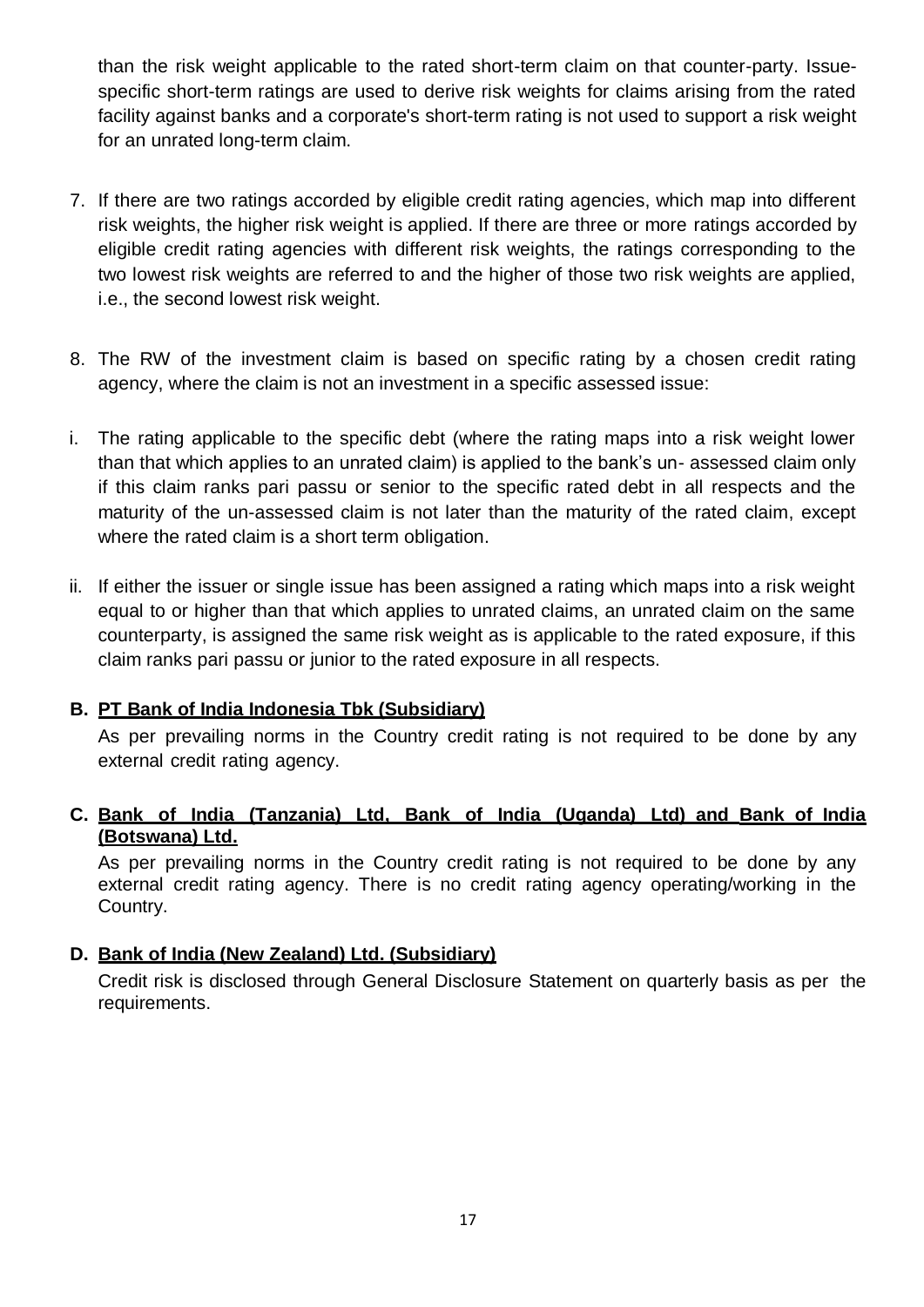## **ii. Quantitative Disclosures**

| For exposure amounts after risk mitigation subject to the standardized approach, amount<br>of a bank's outstanding (rated and unrated) in the following three major risk buckets as |              |
|-------------------------------------------------------------------------------------------------------------------------------------------------------------------------------------|--------------|
| well as those that are deducted;                                                                                                                                                    |              |
| The total credit exposure of the bank (subject to standardized approach), are classified                                                                                            |              |
| under major risk buckets are as under: -                                                                                                                                            |              |
| Below 100 % risk weight:                                                                                                                                                            | 5,397,073.18 |
| 100 % risk weight:                                                                                                                                                                  | 1,197,424.66 |
| More than 100 % risk weight:                                                                                                                                                        | 497,482.27   |
| Deducted                                                                                                                                                                            |              |

### **Table DF 17**

# **Summary Comparison of Accounting Assets vs. Leverage Ratio Exposure Measure**

|                | <b>Item</b>                                                       | (Rs. in Million) |
|----------------|-------------------------------------------------------------------|------------------|
|                | Total consolidated assets as per published financial statements   | 63,13,665.31     |
| $\overline{2}$ | Adjustment for investments in banking, financial, insurance or    | $(-)36,974.60$   |
|                | commercial entities that are consolidated for accounting          |                  |
|                | purposes but outside the scope of regulatory consolidation        |                  |
| 3              | Adjustment for fiduciary assets recognized on the balance sheet   |                  |
|                | pursuant to the operative accounting framework but excluded       |                  |
|                | from the leverage ratio exposure measure                          |                  |
| $\overline{4}$ | Adjustments for derivative financial instruments                  | 35,228.18        |
| 5              | Adjustment for securities financing transactions (i.e. repos and  |                  |
|                | similar secured lending)                                          |                  |
| 6              | Adjustment for off-balance sheet items (i.e. conversion to credit | 5,02,953.71      |
|                | equivalent amounts of off- balance sheet exposures)               |                  |
| 7              | Other adjustments                                                 |                  |
| 8              | Leverage ratio exposure                                           | 68,14,872.60     |